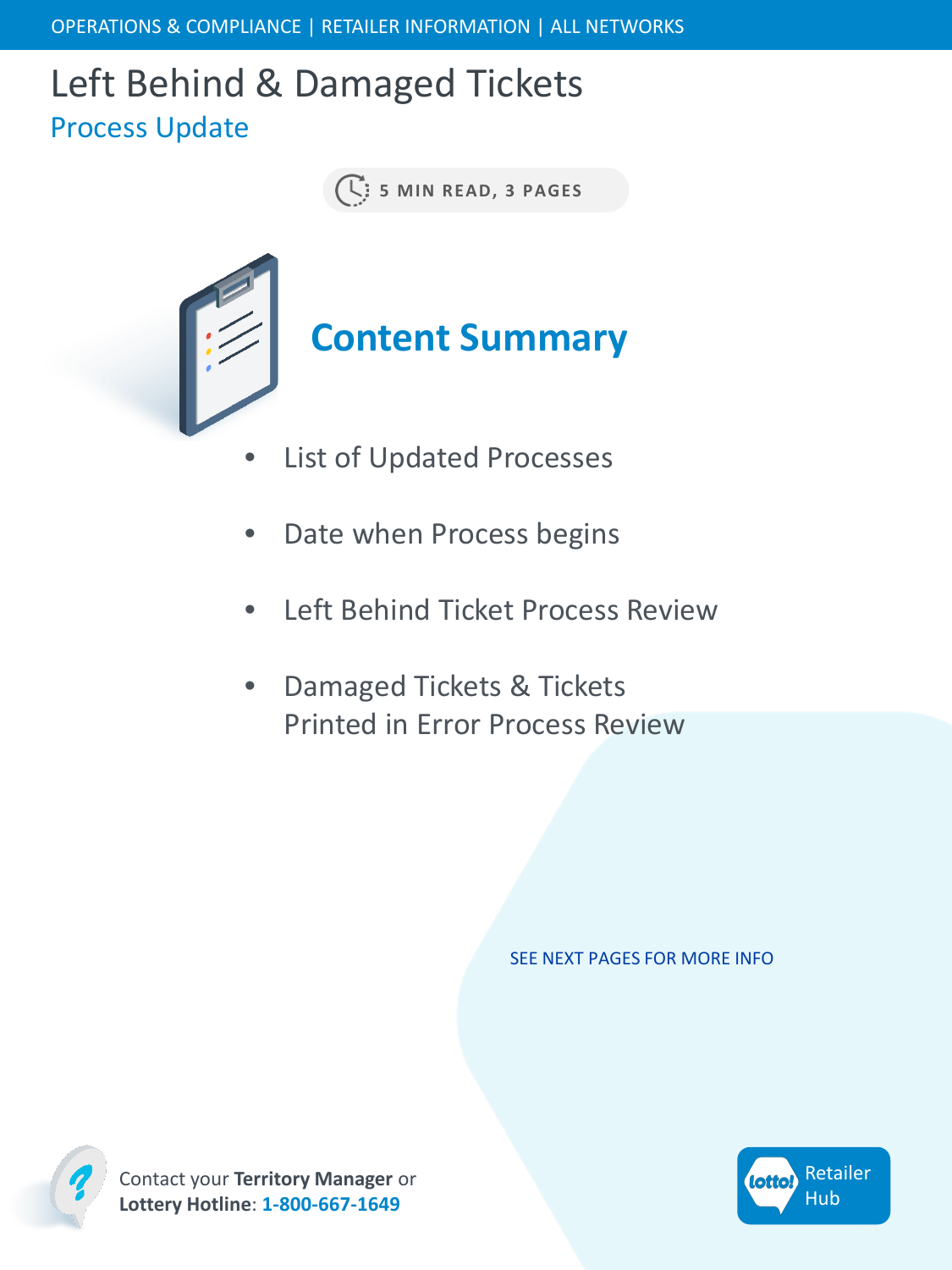## Left Behind & Damaged Tickets Process Update

#### **WHAT:**

BCLC has updated its process for:

- Left Behind Ticket
- Damaged Tickets & Tickets Printed in Error

#### **WHEN:**

Effective May 23rd, 2022

## **LEFT BEHIND TICKETS**

New Process:

Online Tickets S&W – Scratched (Control # Visible)

SST Voucher

- 1. Retailer contacts Lottery Hotline of ticket(s) left behind, provides Control Number on ticket
- 2. Retailer to hold ticket(s) for 30 days and then dispose of them

#### Current Process Remains

S&W – Not Scratched (Control # Not Visible)

- 1. Retailer tells Hotline of ticket(s) left behind
- 2. Hotline dispatches Hotline Envelope to Retailer
- 3. Retailer returns ticket(s) to BCLC

Contact your **Territory Manager** or **Lottery Hotline**: **1-800-667-1649**